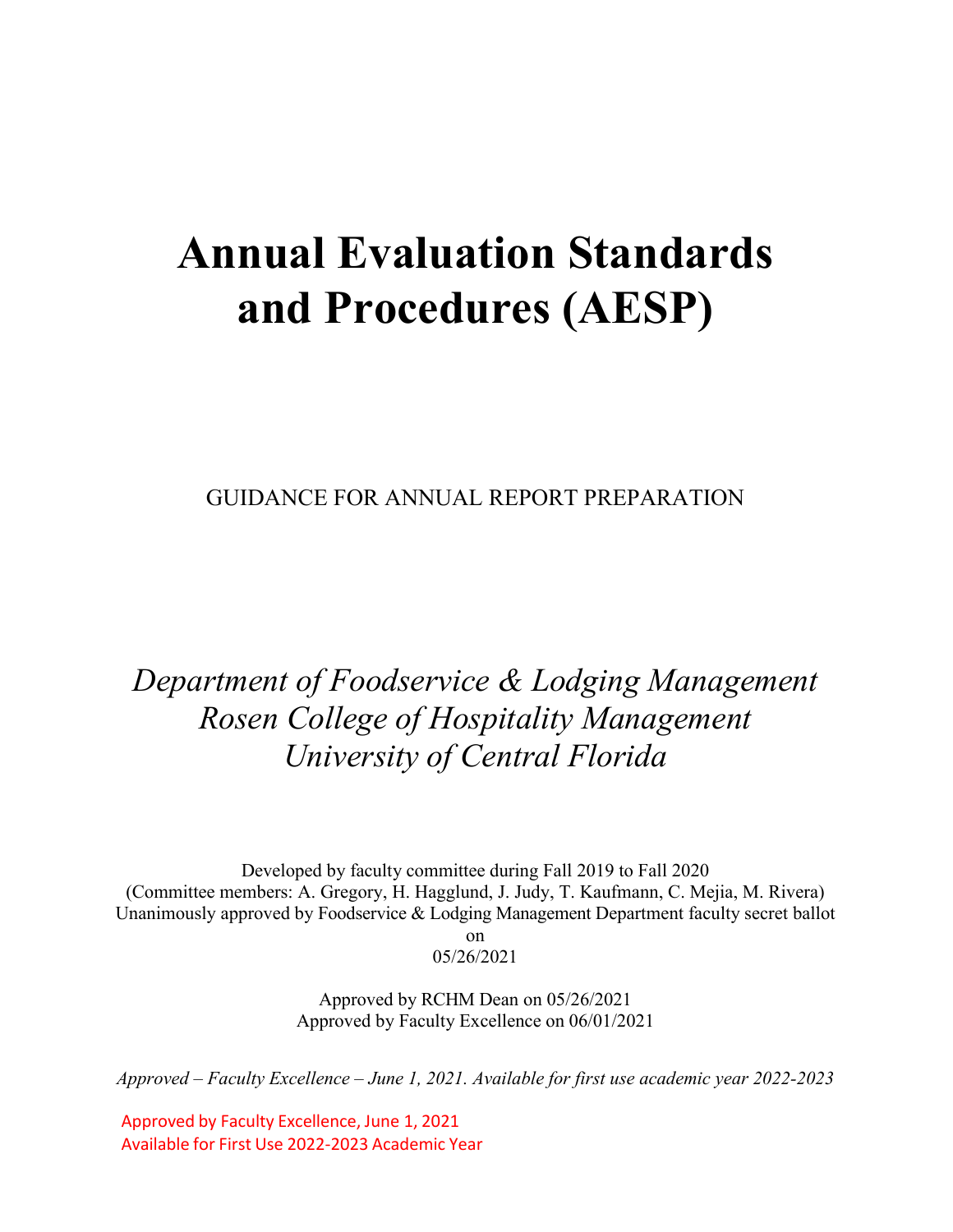# **INTRODUCTION**

The Foodservice & Lodging Management (FLM) Department Annual Evaluation Standards and Procedures (AESP) is a work assignment and evaluation system designed for performance appraisal of faculty housed within the Department of Foodservice & Lodging Management. The plan is a contemporary plan that is built upon the culture of accountability and comradery that exists within the Department, recognizes the objective set of evaluation standards from prior years, acknowledges existing as well as emerging behaviors and accomplishments not explicitly listed, and has multiple tracks differentiated by faculty classification, course load, and assignment of effort to teaching, research, and service activities. The objectives of the FLM AESP are to:

- Provide a range of work assignments that permit faculty members, in consultation with the FLM Department Chair, to be placed on the track that best matches their teaching and research capabilities, professional goals, and interests, consistent with the mission of the Department.
- Promote opportunities for FLM faculty to engage in activities toward the strategic goals of UCF Rosen College of Hospitality Management.
- Assist FLM faculty in contributing to UCF's Mission and Strategic Plan.
- Promote and recognize high-quality teaching, research, and service by FLM faculty members.

# **PART I - WORKLOAD ASSIGNMENTS AND TRACKS**

#### **Workload Assignment and Change Procedures**

Workload assignments and changes in workload assignments will be made in accordance with the most current UCF-United Faculty of Florida (UFF) Collective Bargaining Agreement. The workload assignment procedure is summarized in Appendix 1. Faculty members may appeal changes in workload assignments in accordance with the most current UCF-UFF Collective Bargaining Agreement.

# **Evaluation Weights by Assignment Track**

Each year, the FLM Department Chair will assess each faculty member's professional performance based on teaching, research and other scholarly activities, and service activities, as well as any other assigned duties. Overall evaluations will be determined by weighting performance on each of the components according to the faculty member's Annual Assignment of Duties. Table 1 contains the target weights for teaching, research, and service for each workload option based on course assignment (3 SCH courses or equivalent) over a regular 9-month annual contract.

| <b>Activity</b> | <b>Track 1</b> | Track 2               | Track 3               | Track 4     | Track 5               | Track 6               |
|-----------------|----------------|-----------------------|-----------------------|-------------|-----------------------|-----------------------|
|                 | $7+$ courses)  | $(6 \text{ courses})$ | $(5 \text{ courses})$ | (4 courses) | $(3 \text{ courses})$ | $(2 \text{ courses})$ |
| <b>Teaching</b> | 80%            | 60%                   | 50%                   | 40%         | 30%                   | 20%                   |
| Research        | $0\%$          | 30%                   | 40%                   | 50%         | 60%                   | 70%                   |
| <b>Service</b>  | 20%            | 10%                   | $10\%$                | 10%         | 10%                   | 10%                   |

**Table 1: Evaluation Weights by Workload Assignment**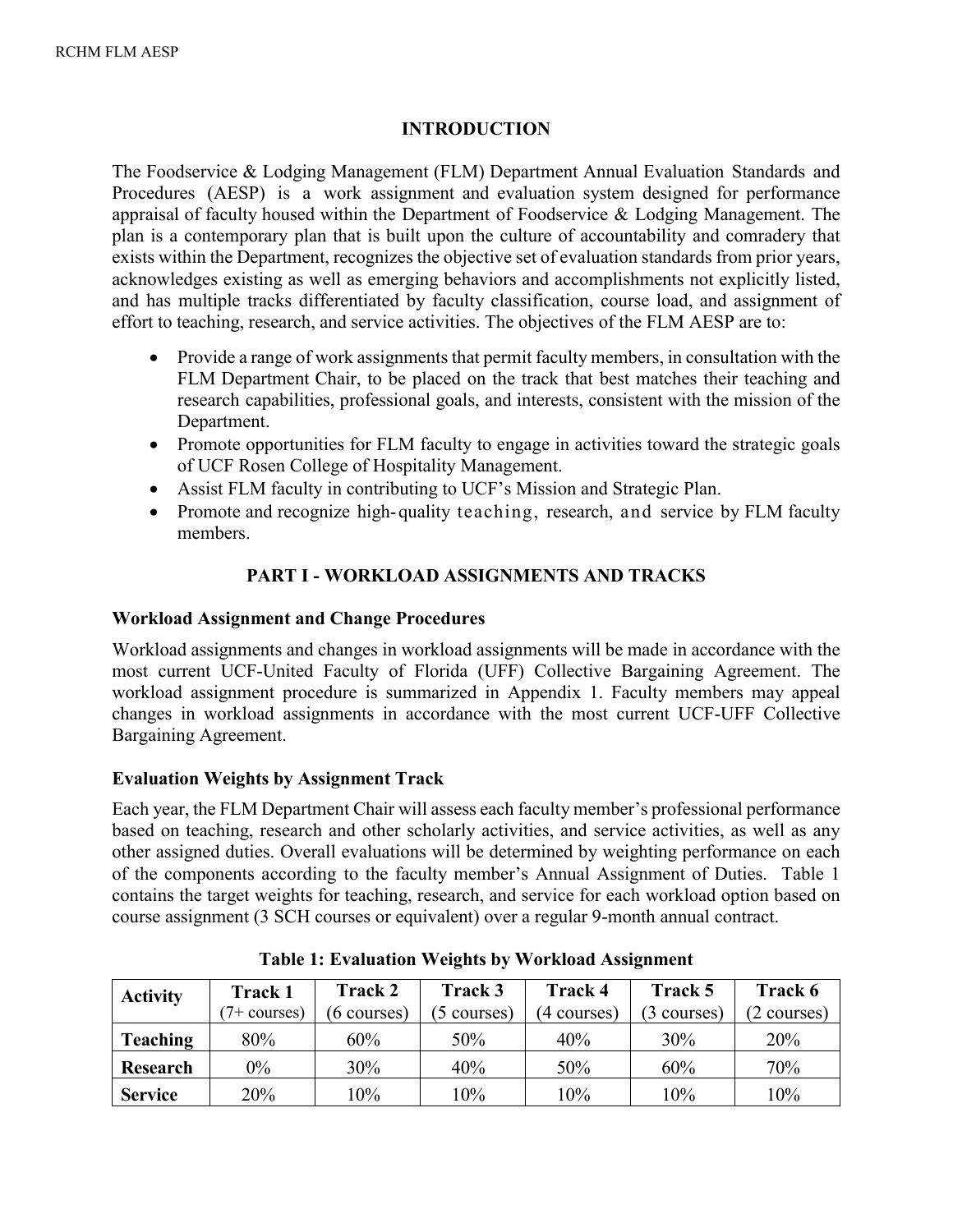Tracks 2 and 3 represent the typical/regular workload assignment for tenure-track FLM faculty and Track 1 is the typical/regular workload assignment for lecturers/instructors. When a faculty member requests a different workload assignment, the FLM Department Chair, in consultation with the Dean, will determine the appropriateness of the requested workload assignment. The determination will be based upon the relationship between the requested assignment and the College's mission and goals, and the needs, resources, and professional development of the faculty member.

#### **Evaluation of Other University Duties**

Although expectations are that most faculty members' time will be allocated in the proportions given in Table 1, it is recognized that circumstances may arise which warrant variations in the percentages under each option. Ultimately, each faculty member's annual performance evaluation will be based upon the actual workload for that evaluation period. In those cases where other duties are a significant part of evaluating a faculty member's performance, the faculty member, in consultation with the FLM Department Chair, will determine alternate weights and include them in the faculty member's evaluation during the regular review period at the end of the academic year.

#### **Relationship between Annual Evaluation and Tenure/Promotion**

The result of a faculty member's annual evaluation in the UCF Rosen College of Hospitality Management is one of numerous components that are examined in the University Tenure and/or Promotion process. Therefore, it should not be construed that achieving a **Satisfactory** or higher rating in any or all annual evaluations will automatically result in a positive tenure or promotion decision.

#### **Modifications of the Annual Evaluation and Standards Procedures**

This plan may require periodic changes and will be revised in accordance with the most current UCF-UFF Collective Bargaining Agreement and changes in the Department and College missions and objectives.

#### **Data to be Included in the Spring Annual Report**

Evaluation periods begin with the first day of the Fall semester (or preceding Summer, if appropriate) and end with the last day of the Spring semester according to the published University academic calendar. Teaching and Service contributions are to be reported for the most recent academic year, which will comprise the previous Summer (if applicable), Fall, and Spring terms. If faculty complete Summer teaching in the preceding year, they must include student perception of instruction (SPIs) scores and associated teaching information in that AESP cycle. For Research and Other Scholarly Activities, contributions to Section I (journal publications and funded external grants/contracts and textbooks/book chapters/case studies) are to be reported for the most recent three academic years to ensure longer-term authorship and grant activities are fully taken into consideration, while contributions to Section II (funded internal grants, submitted grants/contracts, and all other scholarly activities) are to be reported for the most recent academic year.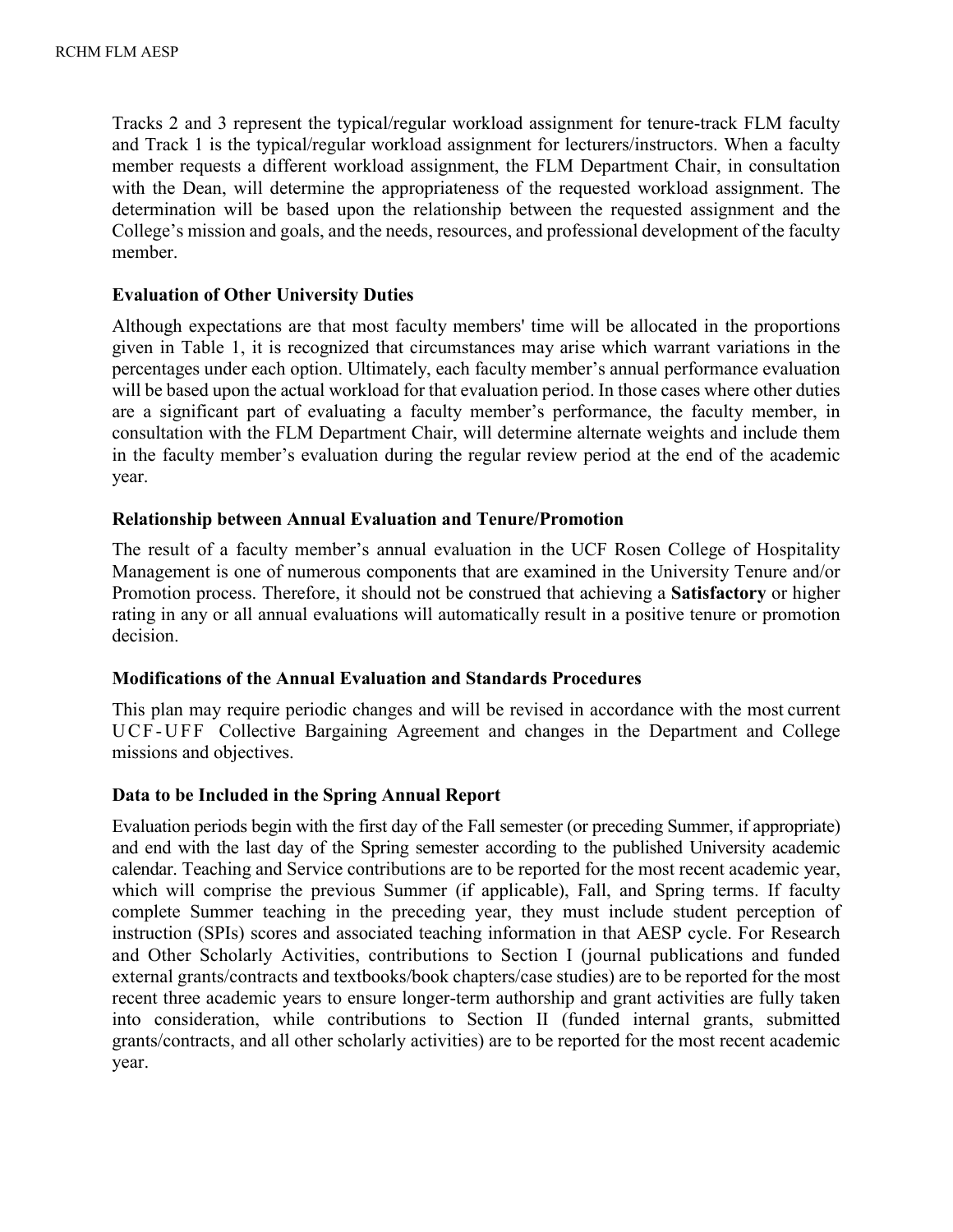#### **Due Date for Faculty Annual Report**

Faculty Annual Reports shall be due as required in Article 10 of the most current UCF-UFF Collective Bargaining Agreement.

# **PART II – EVALUATION PROCESS AND STANDARDS**

#### **Overview**

After the end of the evaluation period, the FLM Department Chair shall evaluate each faculty member's performance. The evaluation of Teaching, Research and Other Scholarly Activities, and Service is conducted on an annual basis; however, Research Section I activities (journal publications and funded external grants/contracts) are reported for the prior three years and averaged for the current year's evaluation. The evaluation shall follow the standards and procedures described in this document, the most current UCF-UFF Collective Bargaining Agreement, and the annual Assignment of Duties provided to the faculty member at the beginning of the year, or as modified during the year. Annual Assignments of Duties vary depending upon whether the faculty member is in a tenure track or non-tenure track position classification. Additional effort variation will occur based upon the workload assignment (number of courses) for the faculty member, as described below.

Each year, by or prior to the established deadline, each FLM faculty member shall submit their annual report via the FLM AESP Excel form for the given academic year which documents the faculty member's activities and accomplishments in each area of assignment for that academic year. It is the responsibility of the FLM faculty member to thoroughly document activities and accomplishments in their annual report.

#### **Evaluation Process and Meeting**

Each faculty member in the FLM Department will meet with the Chair at the end of the academic year to discuss the faculty member's actual performance, as well as their plan for Teaching, Research and Other Scholarly Activities, Service, and/or professional development activities for the upcoming evaluation period. The level of the additional activities engaged in by a faculty member will be a function of the faculty member's workload assignment, changes in course assignments, position classification, and rank in position. For example, a tenured professor on a 3 course load would be expected to successfully complete higher-level service activities (e.g., University committees, promotion and tenure matters, Faculty Senate activities, etc.) than an instructor on an 8-course load. Similarly, that tenured professor would be expected to engage in teaching activities that extended beyond the domain of an instructor (e.g., doctoral student engagement).

It is important to note that when setting and agreeing upon workload, student credit hours are to be considered, as is the allocation of Graduate Teaching Assistant (GTA) support to faculty. Although a rigid prescriptive approach is not recommended, it is imperative that overall student credit hours and GTA allocations are incorporated into all workload discussions between the faculty member and the FLM Department Chair.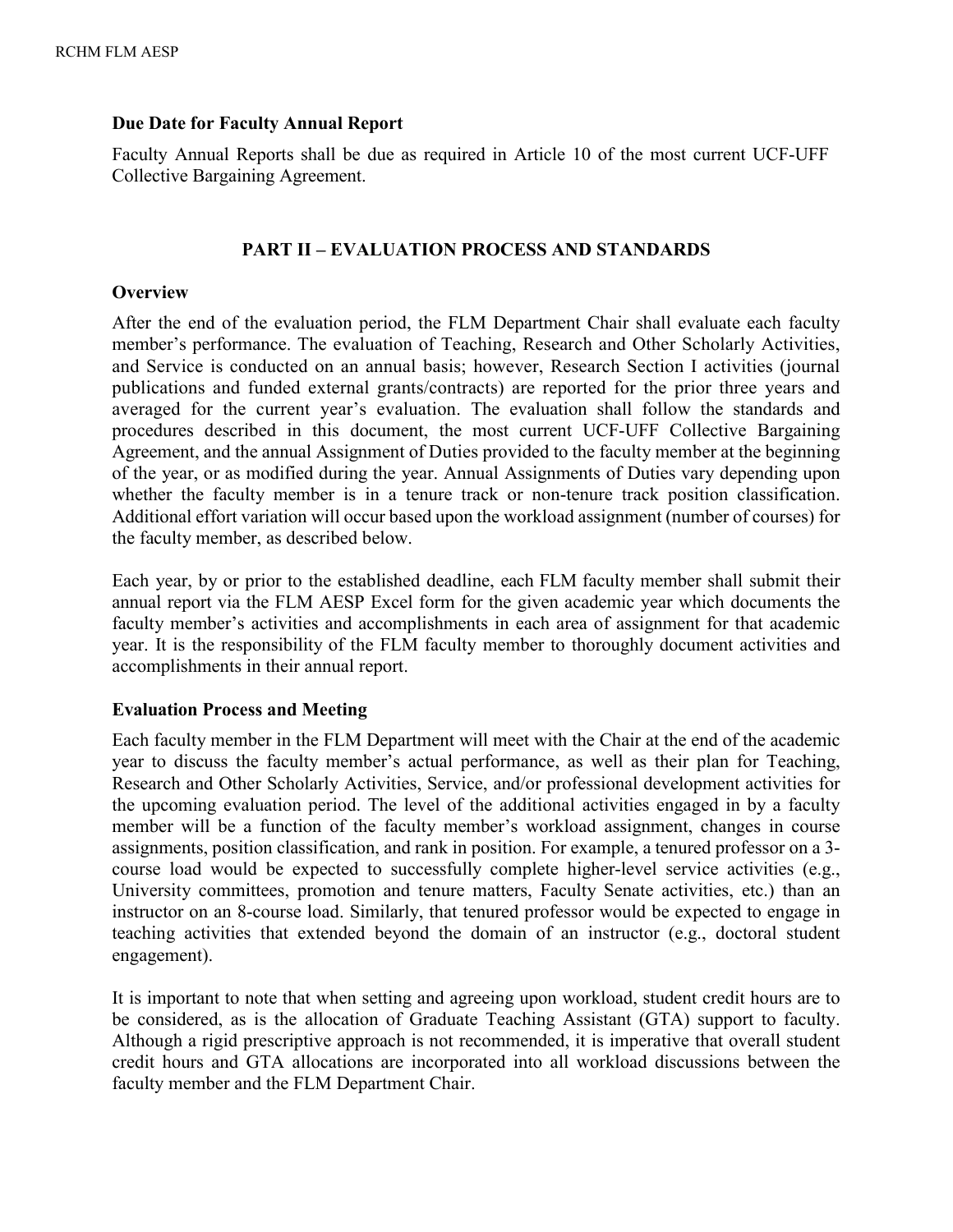Completed annual reports (e.g., AESP Excel forms) for the current year and previous years will be made available within the shared FLM Teams Drive and stored securely in hard copy in the faculty member's file, in addition to being stored securely in digital format.

#### **Evaluation of Each Area of Assignment**

Each of the remaining sections of this document relates to an area of assignment (Teaching, Research and Other Scholarly Activities, and Service). For each area of assignment, a points-based standard is applied for achieving evaluation ratings of Unsatisfactory, Conditional, Satisfactory, Above Satisfactory, and Outstanding. *Conditional* and *Unsatisfactory* are described below:

*Conditional* will be assigned if the faculty member does not meet the minimum standards for a rating of **Satisfactory** for the current evaluation period and was not assigned a **Conditional** or **Unsatisfactory** rating in the area for either of the previous two evaluation periods. A **Conditional** rating cannot be assigned for two consecutive years.

*Unsatisfactory* will be assigned if the faculty member does not meet the minimum standards for a rating of **Satisfactory** for the current evaluation period and was assigned a **Conditional** or **Unsatisfactory** rating in the area for either of the previous two evaluation periods.

In addition, faculty members should be prepared to provide support for, and evidence of, achievement of the standards and their activities and accomplishments. The FLM Department Chair will provide a written explanation whenever it is deemed that a faculty member should receive an evaluation rating that is below Satisfactory in any area of assignment.

#### **Overall Rating**

In general, the overall annual evaluation rating shall be calculated as the weighted average evaluation over all areas of assignment, based on the following scale:

| <b>Outstanding:</b>    | The faculty member receives 3.20 to 4.00 points in total.                     |
|------------------------|-------------------------------------------------------------------------------|
|                        | Above Satisfactory: The faculty member receives 2.80 to 3.19 points in total. |
| Satisfactory:          | The faculty member receives 2.40 to 2.79 points in total.                     |
| <b>Conditional:</b>    | The faculty member receives 2.00 to 2.39 points in total.                     |
| <b>Unsatisfactory:</b> | The faculty member receives 1.99 or fewer points in total.                    |

The weight for each area shall be the assignment of effort for the area, as indicated in Table 1. Example evaluations for three typical workload assignments (Tracks 1, 2 and 3) are provided in Appendix 2.

#### **Overall Rating as Applied to Research Faculty (Tracks 2 – 6)**

The following conditions relative to the determination of an *Overall Rating* apply to faculty members whose workload assignment includes Research and Other Scholarly Activities (Tracks 2  $-6$ :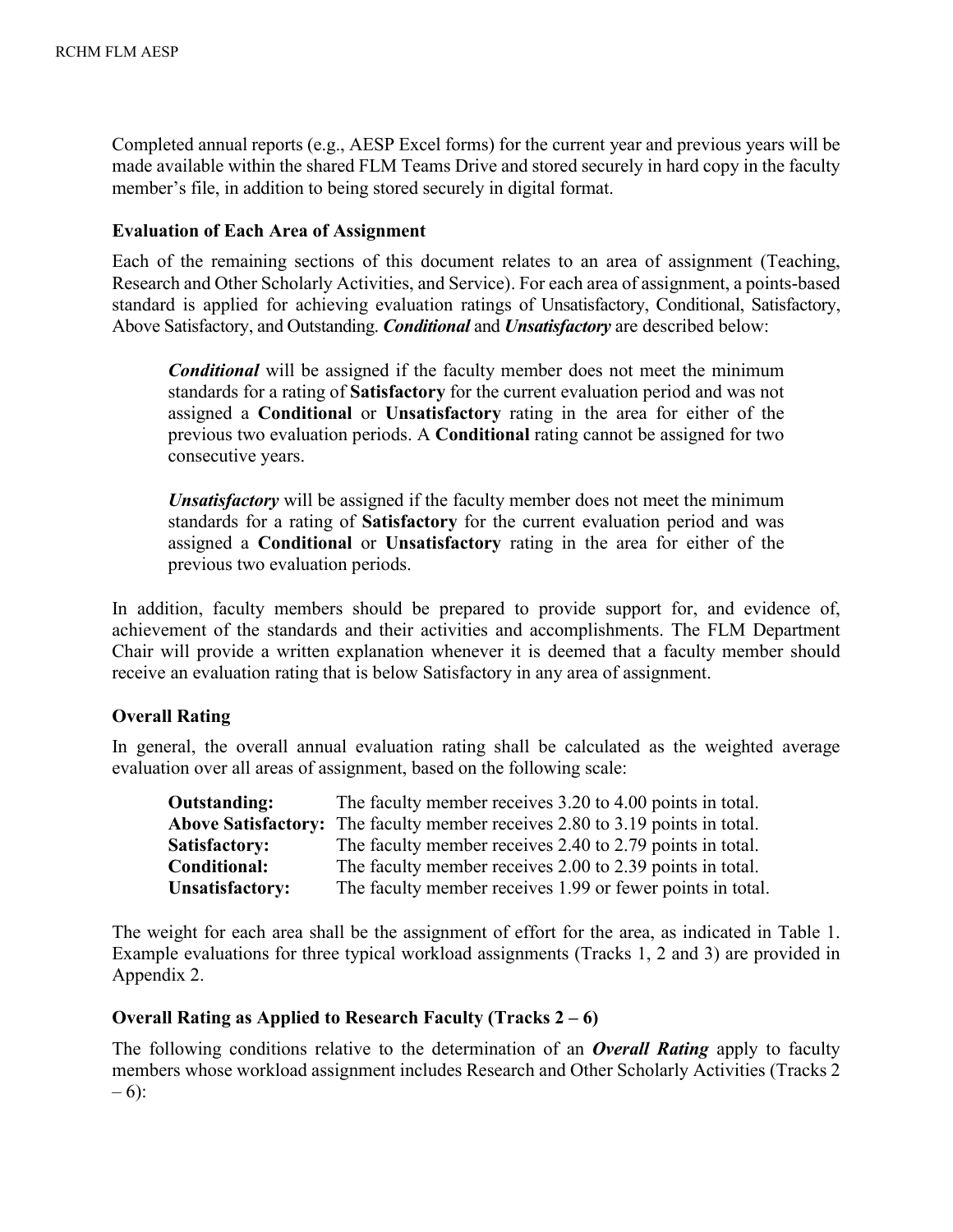- Actual points earned for Research and Other Scholarly Activities must be standardized prior to weighting and inclusion in the overall evaluation. Standardization is based on the following rationale:
	- o Using Track 3 (40% research effort) as the baseline, a 10% change in research effort increases or decreases expected research output (in points) by 1.2 points.
	- o This differential is determined by taking 12 total points for the overall evaluation (4.00 Teaching, 4.00 in Research and Scholarly Activities, 4.00 in Service) and multiplying by the 10% change in effort.
- A minimum requirement for a Satisfactory rating in the area of Research and Other Scholarly Activities (see Part IV) must be met in order for a final *Overall Rating* to be calculated according to the above scale. In the event a faculty member does not meet the minimum requirement but earns enough cumulative points in Research and Other Scholarly Activities for a Satisfactory rating (or higher), their final rating will be determined by the FLM Department Chair.

# **PART III – EVALUATION OF TEACHING PERFORMANCE**

#### **Overview**

The time frame for the teaching portion of the evaluation is one academic year, which will include Summer teaching (if applicable) as outlined on page 3. Each faculty member will be evaluated for teaching based on the standards in Table 3. Each faculty member is expected to provide highquality instruction. The evaluation of teaching performance shall include consideration of the individual's effectiveness in imparting knowledge and skills, stimulating students' critical thinking and creative abilities, the development or revision of curriculum and course structure, effective student performance, evaluation procedures, and adherence to accepted standards of professional behavior in meeting teaching responsibilities to students.

The learning objectives of each course, the means of assessing learning objectives, and the actual outcomes of the assessment should be evaluated as part of the teaching performance. The FLM Department Chair will consider the teaching portfolio of each faculty member, which may include, but not be limited to, class notes, syllabi, student exams and assignments, and any other materials relevant to the teaching assignments.

The teaching evaluation should consider any relevant materials, including the Student Perception of Instruction (SPI) results and other teaching-related activities including, but not limited to, classroom visits or observations, student advising, new course development, course revisions, development of innovative teaching methods, and using multiple types of learning assessments.

Table 2 provides a list of Teaching Activities and Standards and their corresponding point values. The evaluation of teaching activities will be based on the following scale:

| <b>Outstanding:</b>    | The faculty member receives 3.20 or more points in total.                     |
|------------------------|-------------------------------------------------------------------------------|
|                        | Above Satisfactory: The faculty member receives 2.80 to 3.19 points in total. |
| <b>Satisfactory:</b>   | The faculty member receives 2.40 to 2.79 points in total.                     |
| <b>Conditional:</b>    | The faculty member receives 2.00 to 2.39 points in total.                     |
| <b>Unsatisfactory:</b> | The faculty member receives 1.99 or fewer points in total.                    |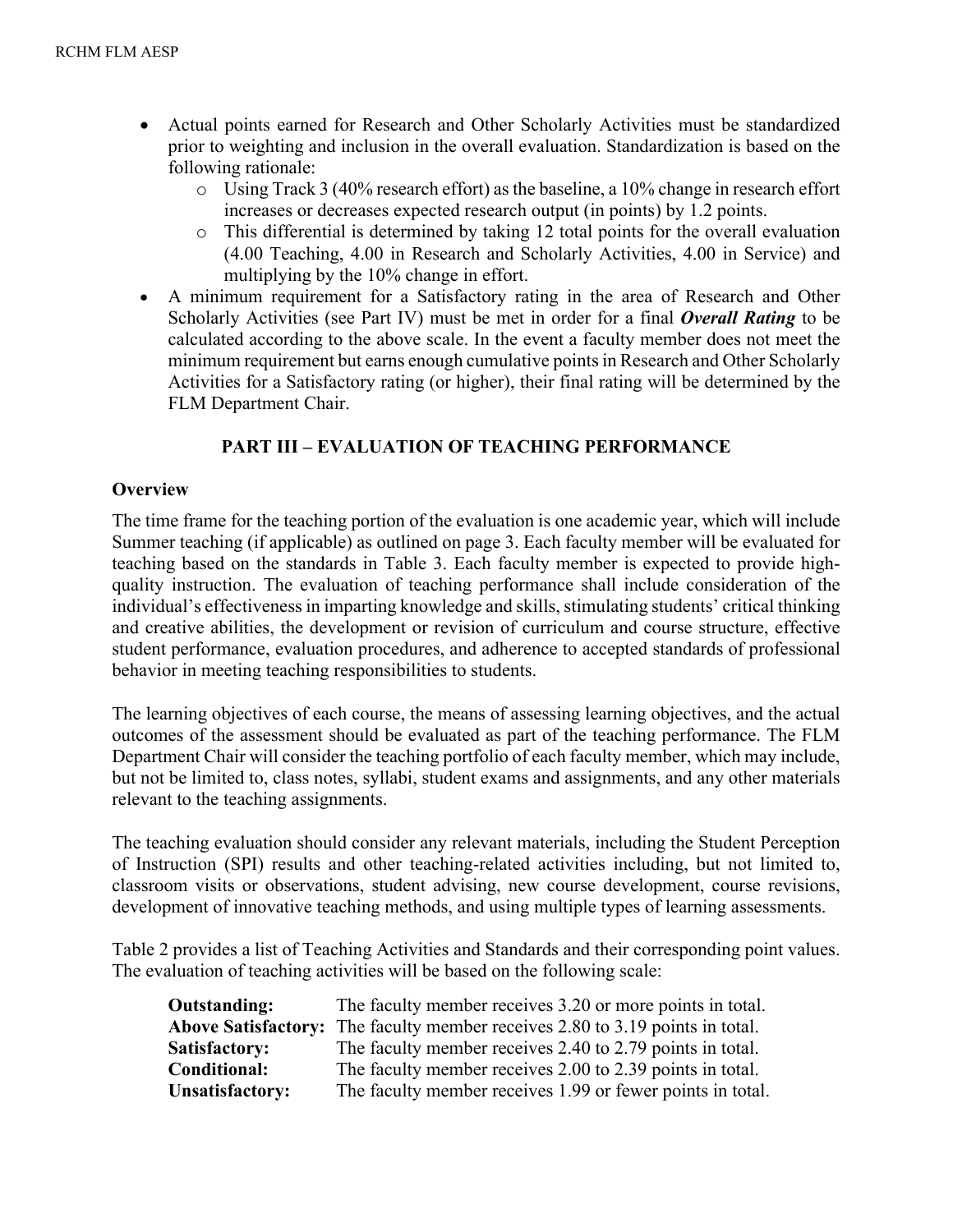| <b>Table 2: Teaching Activities and Standards</b> |  |  |  |  |  |  |  |  |  |
|---------------------------------------------------|--|--|--|--|--|--|--|--|--|
|---------------------------------------------------|--|--|--|--|--|--|--|--|--|

| <b>SPIs</b>                                                                                                                                                                       | <b>Points</b> |
|-----------------------------------------------------------------------------------------------------------------------------------------------------------------------------------|---------------|
| Annual Average of Student Perceptions of Instruction (SPI) Evaluations (Overall Effectiveness Scores)<br>[SPIs $X$ 0.60]                                                          |               |
| Designations/Recognition (*per course)                                                                                                                                            |               |
| State (or higher) Course Quality Designation (e.g., State of Florida Quality Online course)*                                                                                      | 0.30          |
| University Course High Quality Designation (High Quality Course badge)*                                                                                                           | 0.25          |
| University Course Quality Designation (Quality Course badge)*                                                                                                                     | 0.20          |
| Course Development (*per course, application, project, instance)                                                                                                                  |               |
| Creator of E-media content for platform/course (including design, development, implementation)*                                                                                   | 1.00          |
| New course preparation (not taught ever or within $3+$ years)*                                                                                                                    | 0.50          |
| Integration of intensive hands-on service learning / consulting student projects for industry<br>organizations*                                                                   | 0.50          |
| Clear evidence of updates to courses, including syllabi and content*                                                                                                              | 0.20          |
| Creator of E-media assessment using University-based or external widgets (e.g., Materia games,<br>chapter review, assignment introduction videos, etc.)*                          | 0.15          |
| Additional Teaching Efforts (*per course, lab section, instance)                                                                                                                  |               |
| Guest Lectures (within or beyond Rosen College and/or UCF)*                                                                                                                       | 0.15          |
| Course supervisor/mentor/leader (mentoring new instructor, etc.)*                                                                                                                 | 0.15          |
| Large class size ( $n=25+$ graduate; $n=75+$ undergraduate)*                                                                                                                      | 0.15          |
| Multiple types (3+) of learning assessments and/or teaching methodologies used*                                                                                                   | 0.15          |
| Faculty for lab-related courses*                                                                                                                                                  | 0.10          |
| Travel/Advising/Mentorship (*per competition, student)                                                                                                                            |               |
| Faculty lead for study abroad program                                                                                                                                             | 1.00          |
| Faculty advisor for student competition with travel*                                                                                                                              | 1.00          |
| Faculty advisor for student competition without travel*                                                                                                                           | 0.50          |
| Chair of thesis/dissertation/undergraduate honors thesis committee*                                                                                                               | 1.50          |
| Member of thesis/dissertation/undergraduate honors thesis committee*                                                                                                              | 1.00          |
| Student Mentoring (RAMP, LEAD Scholar, or Honor/Graduate student)*                                                                                                                | 0.50          |
| Research supervisor/mentor/leader (College/University approved independent study, papers/projects<br>involving undergraduate/graduate students outside of assigned teaching load) | 0.30          |
| Coordination of College event involving students (e.g., Career Fair, Conference)                                                                                                  | 0.30          |
| Personal (*per review, event)                                                                                                                                                     |               |
| Special teaching and curriculum development assignments outside the Rosen College                                                                                                 | 0.30          |
| Individual professional development efforts such as professional diplomas, certifications, etc.                                                                                   | 0.30          |
| Professional or peer instructional evaluations*                                                                                                                                   | 0.15          |
| Active participation/presentation at a teaching and learning conference/workshop*                                                                                                 | 0.15          |
| <b>Teaching Award (Current year only)</b>                                                                                                                                         |               |
| External Teaching award from ICHRIE or other respected institutions                                                                                                               | 1.00          |
| University/College Teaching Award (e.g., Excellence in Teaching, TIP, etc.)                                                                                                       | 1.00          |
| <b>Student Association Teaching Award</b>                                                                                                                                         | 0.30          |
| <b>Funded Seminars</b>                                                                                                                                                            |               |
| Co-Lead of industry or academic educational seminar held at UCF RCHM                                                                                                              |               |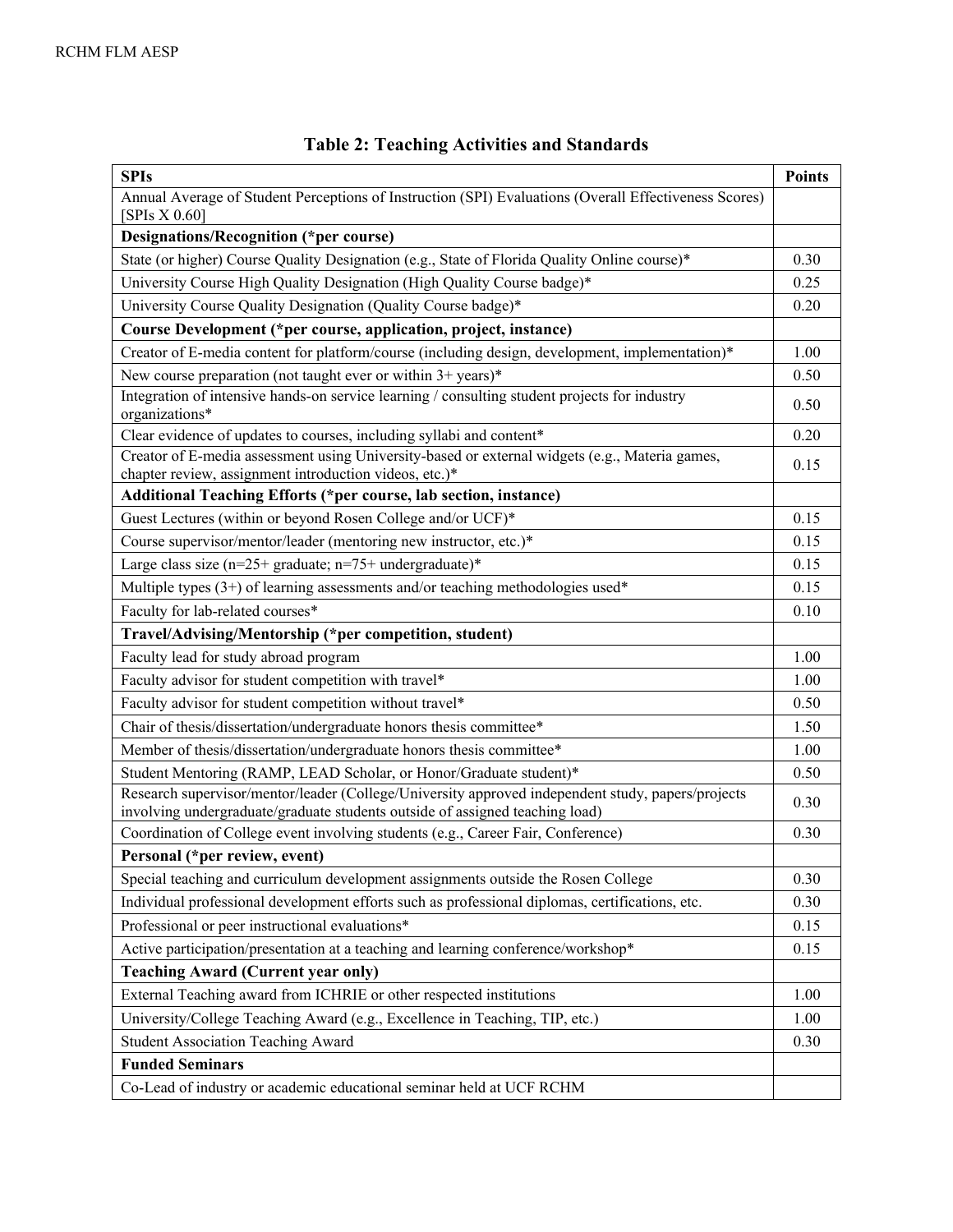| Below \$10,000                                                                                                                                                                                                                                                         | 1.00 |
|------------------------------------------------------------------------------------------------------------------------------------------------------------------------------------------------------------------------------------------------------------------------|------|
| \$10,001 to \$25,000                                                                                                                                                                                                                                                   | 1.50 |
| \$25,001 to \$49,999                                                                                                                                                                                                                                                   | 1.75 |
| $$50,000+$                                                                                                                                                                                                                                                             | 2.00 |
| (Contributors get 50% of the points listed above)                                                                                                                                                                                                                      |      |
| (Sole Leads get 125% of the points listed above)                                                                                                                                                                                                                       |      |
| <b>Other Teaching Activities*</b>                                                                                                                                                                                                                                      |      |
| Other teaching-related activity not specifically described in this table<br>[*Activity and corresponding point value must be approved by the FLM Department Chair BEFORE<br>engaging in the activity in order for the activity to be counted in the annual evaluation] |      |

# **PART IV – EVALUATION OF RESEARCH AND OTHER SCHOLARLY ACTIVITIES**

#### **Overview**

Faculty with a research assignment will be evaluated for Research and Other Scholarly Activities based on the standards listed in Table 4. Contributions to Section I (journal publications, textbooks/book chapters/case studies, and funded external grants/contracts) will be evaluated for the most recent three academic years, while contributions to Section II (funded internal grants, submitted grants/contracts, and all other scholarly activities) will be evaluated annually. Newly hired tenure-track faculty members who receive credit towards tenure will have an evaluation window that includes those years of tenure credit and the research publications therein. In addition, the Department Chair will rely on information provided in the faculty member's annual evaluation portfolio to gauge the quality and quantity of the supplemental research activities (exemplars) engaged in during the annual evaluation period.

The FLM Department Chair shall consider the full range of research and scholarly activities and the contribution of accomplishments. Evidence of research and other scholarly activities shall include, but not be limited to, published cases, chapters and/or books, articles, papers and research notes in academic refereed and/or professional/industry journals, research and/or papers presented at meetings of professional academic, governmental or industry conferences, funded grant or contract activities, reviews, and research and creative activities that have resulted in publication, display, or performance. The evaluation shall include consideration of the employee's research quality and productivity during the evaluation period, and other creative programs and contributions recognized by the academic and/or professional communities.

The evaluation of research activities will be based on the scale below. Actual points earned will be standardized prior to weighting and inclusion in the overall evaluation based on the rationale outlined in the Overall Evaluation section on page 6.

| <b>Outstanding:</b>    | The faculty member receives 3.20 or more points in total.                     |
|------------------------|-------------------------------------------------------------------------------|
|                        | Above Satisfactory: The faculty member receives 2.80 to 3.19 points in total. |
| Satisfactory:          | The faculty member receives 2.40 to 2.79 points in total.                     |
| <b>Conditional:</b>    | The faculty member receives 2.00 to 2.39 points in total.                     |
| <b>Unsatisfactory:</b> | The faculty member receives 1.99 or fewer points in total.                    |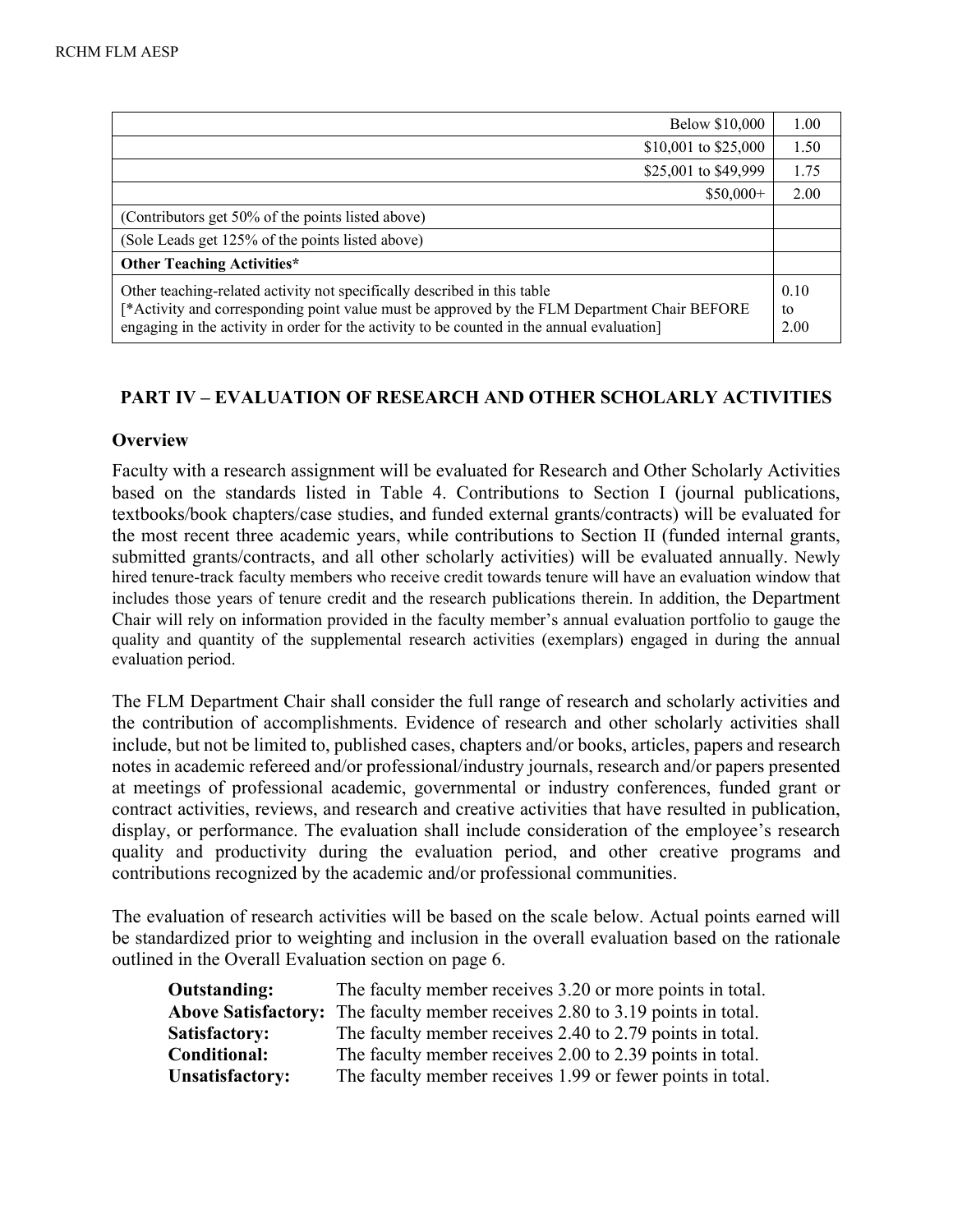Additionally, in keeping with the University and College goals of achieving research status, in order to achieve a rating of Satisfactory or better, faculty members must earn a minimum of 25% of their research points, as determined by the expected research output for workload assignment, from Section I of Table 4, as well as the total required points for the rating. If this minimum is not met, the highest rating a faculty member can achieve in Research and Other Scholarly Activities is Conditional, regardless of total points earned. Table 3 summarizes the expected research output and associated minimum point value required from Section I for a Satisfactory (or better) rating for each workload assignment.

|                                                                           | Track 2<br>$(6 \text{ courses})$ | Track 3<br>$(5 \text{ courses})$ | Track 4<br>(4 courses) | Track 5<br>$(3 \text{ courses})$ | Track 6<br>$(2 \text{ courses})$ |
|---------------------------------------------------------------------------|----------------------------------|----------------------------------|------------------------|----------------------------------|----------------------------------|
| <b>Research</b><br><b>Effort</b>                                          | 30%                              | 40%                              | 50%                    | 60%                              | 70%                              |
| <b>Expected</b><br><b>Research</b><br>Output                              | 2.80                             | 4.00                             | 5.20                   | 6.40                             | 7.60                             |
| <b>Minimum</b><br>Point(s)<br><b>Required</b><br>from<br><b>Section I</b> | 0.70                             | 1.00                             | 1.30                   | 1.60                             | 1.90                             |

| Table 3:                                                                                       |
|------------------------------------------------------------------------------------------------|
| <b>Expected Research Output and Section I Minimum Point Requirement by Workload Assignment</b> |

#### **FLM Department Academic Journal Categories**

The FLM Department recognizes that focusing on publications in the hospitality and tourism journals acknowledged by the Shanghai Ranking, the Scopus CiteScore™ Tourism, Leisure, & Hospitality Management subject category, and the Web of Science Hospitality, Leisure, Sport & Tourism subject category is consistent with the strategic goals of the College and the University; however, these lists are limited and exclude many subject areas, fields of research, and contextspecific journals relevant to researchers in the FLM Department. Therefore, in addition to all College-recognized journals, the FLM Department also recognizes publications in single/double blind, peer-reviewed journals, as delineated in Table 4, that are broadly related to and advance the discipline. It is the responsibility of the FLM faculty member to provide support in terms of a journal's SSCI (or subject-equivalent) status and Impact Factor (as reported by Web of Science and the [Journal Citation Reports™](https://mjl.clarivate.com/home)) and/or the CiteScore™ (as reported by [Scopus\)](https://www.scopus.com/sources) *at the time of an article's acceptance*.

Table 4 provides a list of Research and Other Scholarly Activities and Standards and their corresponding point values.

#### **Table 4: Research and Other Scholarly Activities and Standards**

**SECTION I – Journal Publications, Textbooks/Book Chapters/Case Studies, and Funded External Grants/Contracts Points**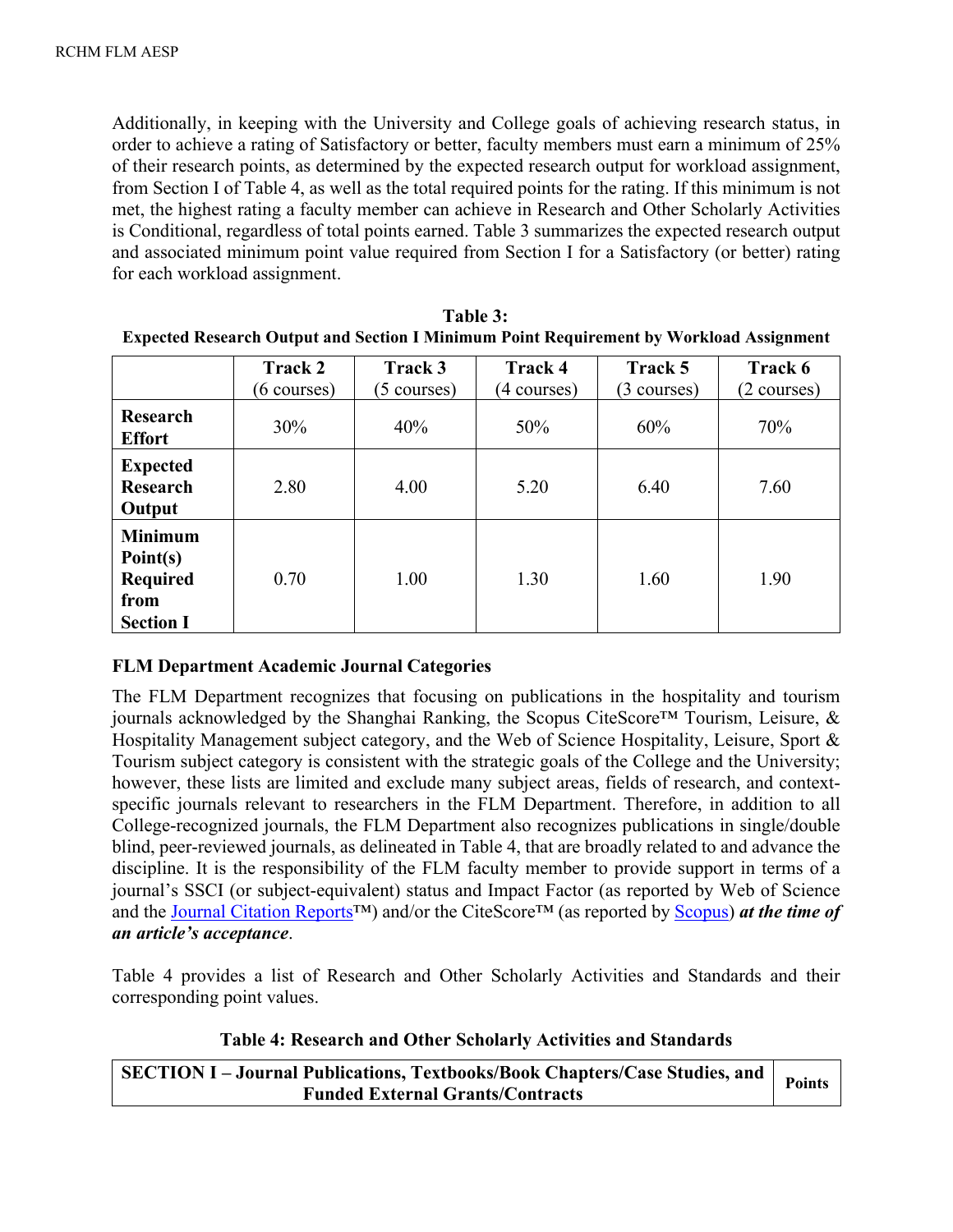| (Past 3 Academic Years)                                                                                                                                                                                |      |
|--------------------------------------------------------------------------------------------------------------------------------------------------------------------------------------------------------|------|
| Academic Journal Publications (per article/research note, averaged over 3 years)                                                                                                                       |      |
| Accepted and/or published refereed journal article in Shanghai Ranking's journal list OR SSCI (or<br>subject equivalent) with an impact factor of 3.5 or greater OR Scopus CiteScore of 5.0 or greater | 1.50 |
| Accepted and/or published refereed journal article in SSCI (or subject equivalent) journals with an<br>impact factor of $2.0 - 3.499$ OR Scopus CiteScore of 4.0 - 4.9                                 | 1.25 |
| Accepted and/or published refereed journal article in SSCI (or subject equivalent) journals with an<br>impact factor of $1.0 - 1.999$ or greater OR Scopus CiteScore of $3.0 - 3.9$                    | 1.00 |
| Accepted and/or published refereed journal article in SSCI (or subject equivalent) journals with an<br>impact factor of less than 1.0 OR Scopus CiteScore of less than 3.0                             | 0.75 |
| Accepted and/or published refereed journal article not meeting the above criteria                                                                                                                      | 0.50 |
| Accepted and/or published refereed research note in SSCI (or subject equivalent) journals with an<br>impact factor of 2.0 or greater OR Scopus CiteScore of 4.0 or greater                             | 1.00 |
| Accepted and/or published refereed research note not meeting the above criteria                                                                                                                        | 0.50 |
|                                                                                                                                                                                                        |      |
| Textbooks/Book Chpts/Case Studies (per textbook/book chpt/case study, averaged over 3 years)                                                                                                           |      |
| Single author of published scholarly book/textbook                                                                                                                                                     | 1.50 |
| Co-author of published scholarly book/textbook                                                                                                                                                         | 0.75 |
| Author or Co-Author of published scholarly book chapter or case study                                                                                                                                  | 0.50 |
|                                                                                                                                                                                                        |      |
| Funded External Grants/Contracts (per grant, per year, averaged over 3 years)                                                                                                                          |      |
| Co-Investigator of external grant/contract, funded                                                                                                                                                     |      |
| <b>Below \$10,000</b>                                                                                                                                                                                  | 1.00 |
| \$10,000 to \$24,999                                                                                                                                                                                   | 1.25 |
| \$25,000 to \$74,999                                                                                                                                                                                   | 1.50 |
| \$75,000 or more                                                                                                                                                                                       | 2.00 |
| (Contributors get 50% of the points listed above)                                                                                                                                                      |      |
| (Principal Investigators get 110% of the points listed above)                                                                                                                                          |      |
| (Sole Investigators get 125% of the points listed above)                                                                                                                                               |      |
|                                                                                                                                                                                                        |      |
| <b>SECTION II - Other Scholarly Activities</b><br>(Past Academic Year Only)                                                                                                                            |      |
| <b>Funded Internal Grants (per grant)</b>                                                                                                                                                              |      |
| Principal Investigator/Co-Investigator internal UCF or College grant, funded                                                                                                                           | 1.00 |
| <b>Submitted Grants/Contracts (per proposal)</b>                                                                                                                                                       |      |
| Principal Investigator/Co-Investigator external grant/contract or consultancy contract proposal,<br>submitted                                                                                          | 0.75 |
| Principal Investigator/Co-Investigator internal grant/contract or consultancy contract proposal,<br>submitted                                                                                          | 0.50 |
| Applications of Research Expertise (*per proceeding, journal, issue, article, submission)                                                                                                              |      |
| Editor or Co-Editor of a published scholarly book or textbook                                                                                                                                          | 1.00 |
| Editor of an academic journal*                                                                                                                                                                         | 1.00 |
| Senior Associate Editor/Associate Editor for an academic journal*                                                                                                                                      | 0.65 |
| Guest Editor of a Special Issue for an academic journal*                                                                                                                                               | 0.65 |
| Editorial Board Member of an academic journal*                                                                                                                                                         | 0.30 |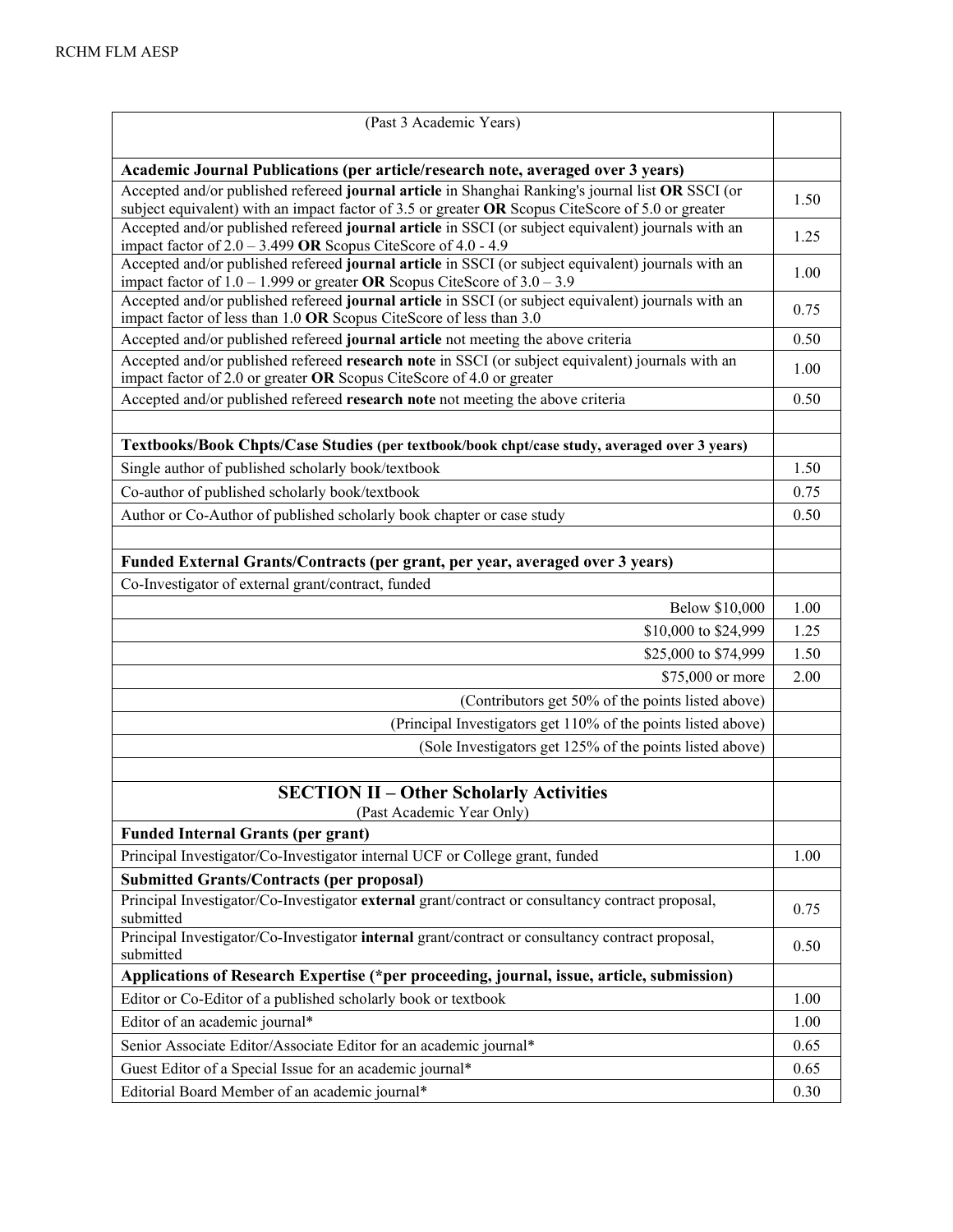| Chair/Co-Chair of a national/international academic/research conference                                                                                                                                                                                                     | 0.65               |
|-----------------------------------------------------------------------------------------------------------------------------------------------------------------------------------------------------------------------------------------------------------------------------|--------------------|
| National/international academic/research conference Committee Member                                                                                                                                                                                                        | 0.30               |
| Editor of a book of academic papers/conference proceedings*                                                                                                                                                                                                                 |                    |
| Editor of a refereed conference proceeding*                                                                                                                                                                                                                                 | 0.40               |
| Editor of a non-refereed conference proceeding*                                                                                                                                                                                                                             | 0.20               |
| Ad-hoc reviewer for an academic journal*                                                                                                                                                                                                                                    | 0.15               |
| Reviewer for a Conference*                                                                                                                                                                                                                                                  | 0.15               |
| <b>Presentations (*per presentation)</b>                                                                                                                                                                                                                                    |                    |
| Invited presentation at an Academic, Industry, Government or Association conference event                                                                                                                                                                                   | 0.25               |
| Refereed paper presentation*                                                                                                                                                                                                                                                | 0.25               |
| Refereed poster presentation*                                                                                                                                                                                                                                               | 0.15               |
| Research Awards (*per award/paper/poster)                                                                                                                                                                                                                                   |                    |
| External research award (e.g., Lifetime research award, etc.)*                                                                                                                                                                                                              | 1.00               |
| University/College research awards (e.g., Excellence in Research, RIA, etc.)*                                                                                                                                                                                               | 1.00               |
| Best paper/outstanding paper award from a journal*                                                                                                                                                                                                                          |                    |
| Best/outstanding paper or poster award from a conference*                                                                                                                                                                                                                   | 0.35               |
| Industry recognition of research                                                                                                                                                                                                                                            | 0.25               |
| <b>Collaboration/Consultation</b>                                                                                                                                                                                                                                           |                    |
| Evidence of collaboration with junior faculty and/or graduate students                                                                                                                                                                                                      | 0.10               |
| Evidence of collaboration with other Colleges or Institutions                                                                                                                                                                                                               | 0.10               |
| Complete conference reports, book reviews, and encyclopedia entries                                                                                                                                                                                                         | 0.10               |
| Demonstrated/recognized lead of academic or industry research activity (e.g., first author, pro<br>bono/industry research, etc.)                                                                                                                                            | 0.10               |
| Consultation with and/or providing technical assistance for organizations and agencies                                                                                                                                                                                      | 0.10               |
| Industry publication (e.g., report, an interview, newspaper or magazine article, etc.)                                                                                                                                                                                      | 0.10               |
| Scholarly work cited by other scholars (during the evaluation period, per citation)                                                                                                                                                                                         |                    |
| <b>Other Research or Scholarly Activities*</b>                                                                                                                                                                                                                              |                    |
| Other research or scholarly activity not specifically described in this table<br>[*Activity and corresponding point value must be approved by the FLM Department Chair BEFORE<br>engaging in the activity in order for the activity to be counted in the annual evaluation] | 0.10<br>to<br>2.00 |

# **PART V – EVALUATION OF SERVICE**

#### **Overview**

The service component of each faculty member's assignment will be evaluated annually by the FLM Department Chair based on the standards in Table 5. Internal, community, and industry service are the responsibility of all FLM faculty members. Faculty should demonstrate a willingness to support the University, College, and the Department through service and leadership roles. Service activities at the University should include various roles (e.g., member, chairperson) at various levels of service (e.g., Department, College, University, industry, local, regional, national, and international).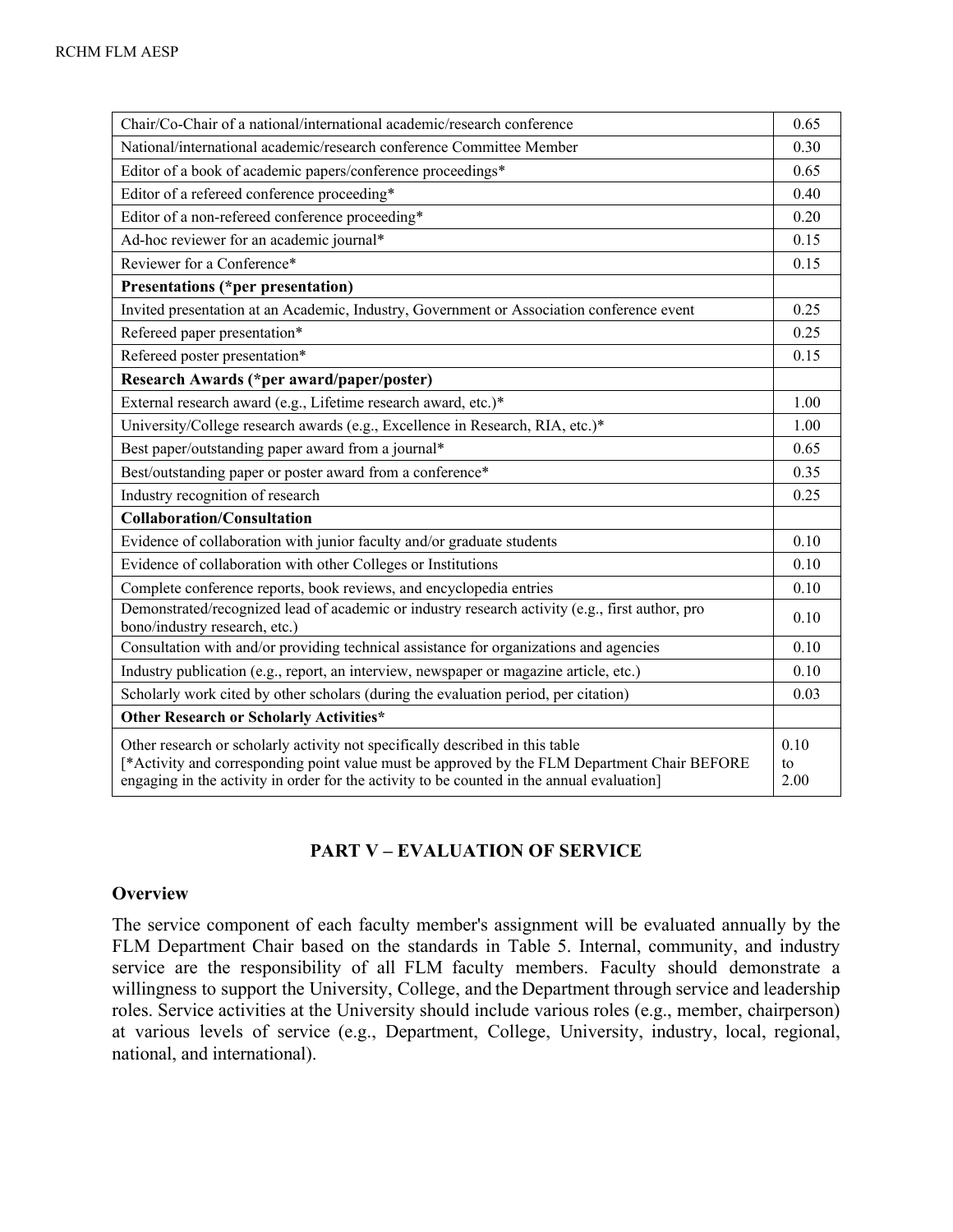Service is expected of all FLM faculty members. However, the type and amount of service activity may vary based on an individual's professional focus. Table 5 provides a list of Service Activities and Standards and their corresponding point values. The overall evaluation of service activities will be based on the following scale:

| <b>Outstanding:</b>    | The faculty member receives 3.20 or more points in total.                     |
|------------------------|-------------------------------------------------------------------------------|
|                        | Above Satisfactory: The faculty member receives 2.80 to 3.19 points in total. |
| <b>Satisfactory:</b>   | The faculty member receives 2.40 to 2.79 points in total.                     |
| <b>Conditional:</b>    | The faculty member receives 2.00 to 2.39 points in total.                     |
| <b>Unsatisfactory:</b> | The faculty member receives 1.99 or fewer points in total.                    |

#### **Table 5: Service Activities and Standards**

| University, College, and Department Service (per activity, committee, organization)                                                                                                                                                                                                  | <b>Points</b>      |
|--------------------------------------------------------------------------------------------------------------------------------------------------------------------------------------------------------------------------------------------------------------------------------------|--------------------|
| University Committee/Board Leadership [within UCF or for another university] (e.g., Promotion and<br>Tenure [P&T] committee chair, Accreditation/program review chair for another university)                                                                                        | 1.30               |
| Faculty Senate membership                                                                                                                                                                                                                                                            | 1.20               |
| Department/College Committee Leadership                                                                                                                                                                                                                                              | 0.85               |
| Faculty advising of student organizations                                                                                                                                                                                                                                            | 0.75               |
| University/College/Department Committee Member/Board Member (within UCF or for another<br>university)                                                                                                                                                                                | 0.65               |
| Voluntary university/college service activities/events (e.g., workshops, student events/recruitment, gala<br>dinners, hosting/attending University/College/Department guests, etc.)                                                                                                  | 0.30               |
| Mentorship of new faculty                                                                                                                                                                                                                                                            | 0.30               |
| Industry, and Community Service (per activity, committee, organization)                                                                                                                                                                                                              |                    |
| Academic/Industry/Community Association/Organization Leadership                                                                                                                                                                                                                      | 1.00               |
| Invited Keynote Speech                                                                                                                                                                                                                                                               | 0.90               |
| Academic/Industry/Community Association/Organization Member/Advisory Board Member/Panelist                                                                                                                                                                                           | 0.80               |
| Active participation in an industry/community event with travel                                                                                                                                                                                                                      | 0.85               |
| Active participation in an industry/community event                                                                                                                                                                                                                                  | 0.65               |
| Industry/Community Service/Scholarship Awards                                                                                                                                                                                                                                        | 0.65               |
| Non-funded industry or community research project                                                                                                                                                                                                                                    | 0.20               |
| Industry print or electronic media report, newspaper/magazine article, blog                                                                                                                                                                                                          | 0.15               |
| <b>Other Service Activities*</b>                                                                                                                                                                                                                                                     |                    |
| Other service activity (internal or external) not specifically described in this table<br>[*Activity and corresponding point value must be approved by the FLM Department Chair BEFORE<br>engaging in the activity in order for the activity to be counted in the annual evaluation] | 0.10<br>to<br>2.00 |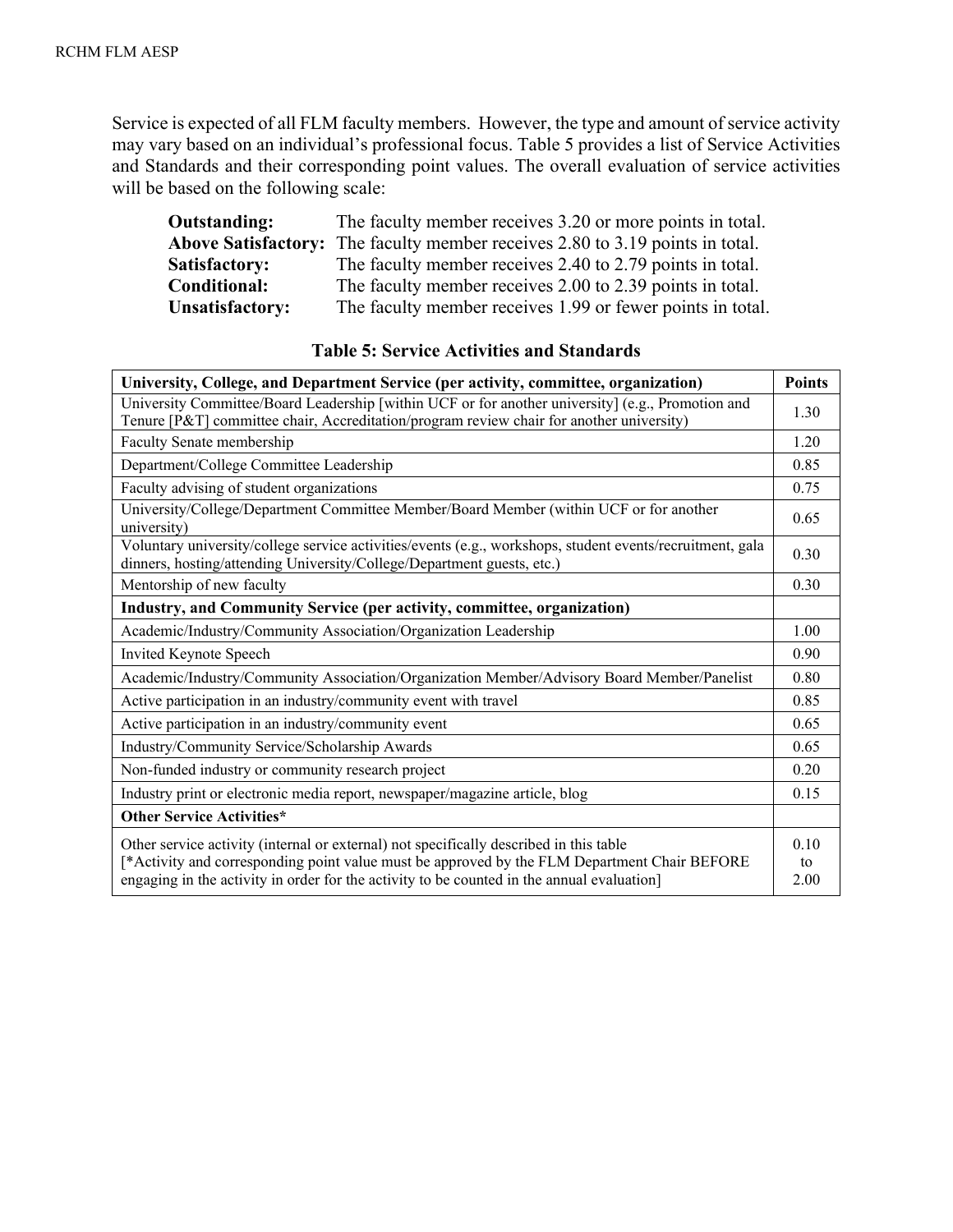# **APPENDIX 1 – WORKLOAD ASSIGNMENT PROCEDURES AND CRITERIA**

#### **Criteria**

- 1. The FLM Department Chair, in consultation with the Dean, will determine the appropriateness of the FLM faculty member's requested workload assignment. The determination will be based upon the relationship between requested assignment and both the College's mission and goals and the needs and the professional development of the faculty.
- 2. Each FLM faculty member's annual evaluation will be based upon the actual workload for the regular 9-month annual contract (and as applicable any summer assignments). That is, it will be based upon the actual number of courses taught, the actual research and scholarly activities conducted/completed, and the actual service conducted.

#### **Procedure**

On an annual basis, each faculty member will be provided the opportunity to submit a request for a change in workload assignment. After a review of the request, the FLM Department Chair, in consultation with the Dean, will make the final decision on track assignment. The FLM Department Chair will notify the faculty member prior to finalizing his or her assignment. If a faculty member is assigned to a track other than the track for which the Annual Assignment of Duties form was generated, the FLM Department Chair will have a meeting with the faculty member regarding the approved assignment.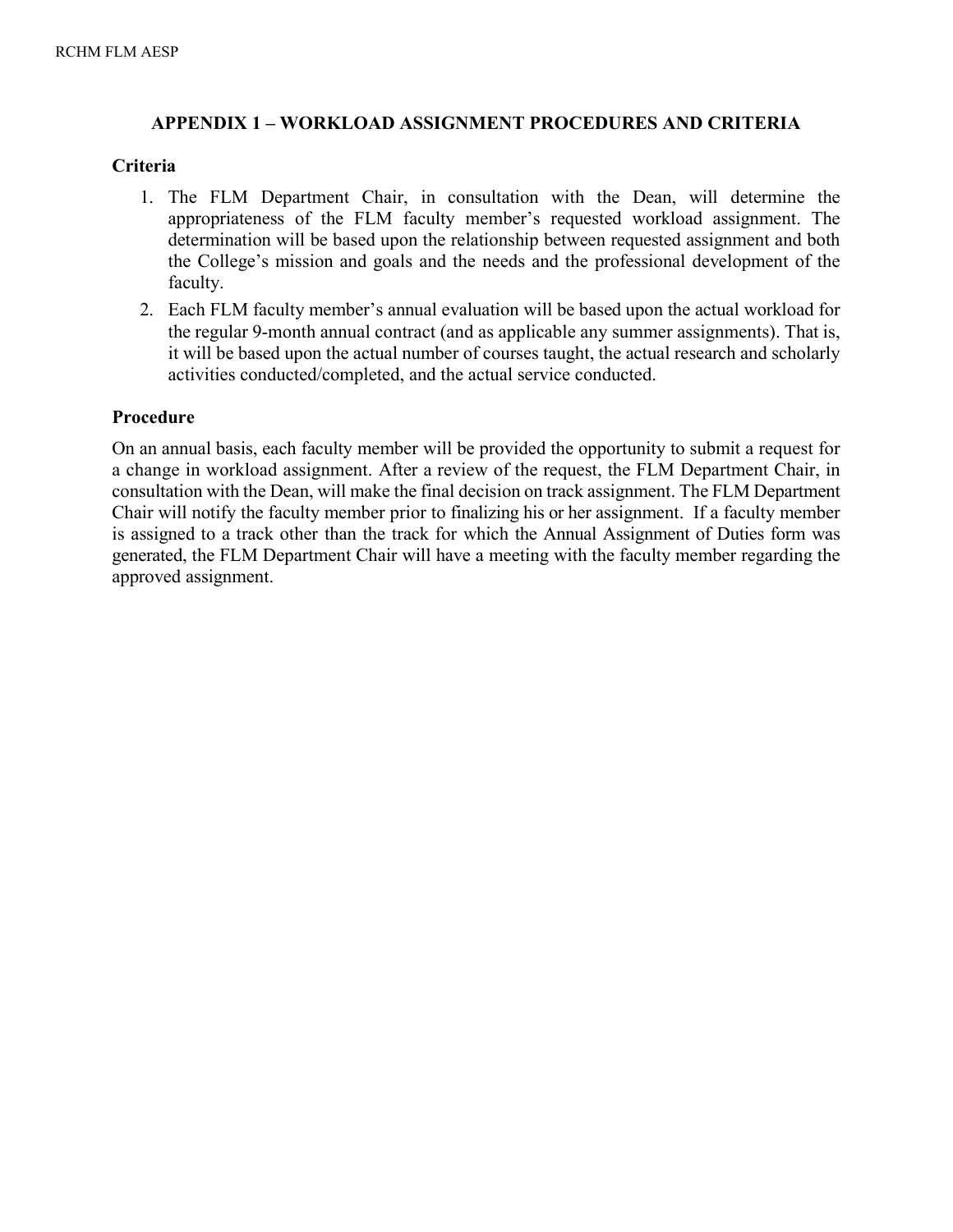# **APPENDIX 2 – EVALUATION EXAMPLES FOR TYPICAL ASSIGNMENTS IN FLM**

Note: These examples may not apply if the faculty member and Department Chair have agreed upon other/additional activities and goals for the evaluation period.

| <b>Example #1: Track 1 Workload Assignment</b> (7+ courses) |  |  |  |  |
|-------------------------------------------------------------|--|--|--|--|
|-------------------------------------------------------------|--|--|--|--|

|                                      | <b>Actual Points</b>                                               | <b>Weighted Points</b> | <b>Final (Overall)</b><br><b>Evaluation</b> |
|--------------------------------------|--------------------------------------------------------------------|------------------------|---------------------------------------------|
| <b>Teaching</b><br>$(Effort = 80\%)$ | Must earn at least 2.40<br>points, based on criteria<br>in Table 2 | $1.92$ (2.40 x 80%)    | <b>Satisfactory</b>                         |
| <b>Service</b><br>$(Effort = 20\%)$  | Must earn at least 2.40<br>points, based on criteria<br>in Table 5 | $0.48$ (2.40 x 20%)    | $(1.92 + 0.48 = 2.40)$                      |

|                                      | <b>Actual Points</b>                                               | <b>Weighted Points</b>   | <b>Final (Overall)</b><br><b>Evaluation</b> |  |
|--------------------------------------|--------------------------------------------------------------------|--------------------------|---------------------------------------------|--|
| <b>Teaching</b><br>$(Effort = 80\%)$ | Must earn at least 3.20<br>points, based on criteria<br>in Table 2 | $2.56(3.20 \times 80\%)$ | Outstanding                                 |  |
| <b>Service</b><br>$(Effort = 20\%)$  | Must earn at least 3.20<br>points, based on criteria<br>in Table 5 | $0.64$ (3.20 x 20%)      | $(2.56 + 0.64 = 3.20)$                      |  |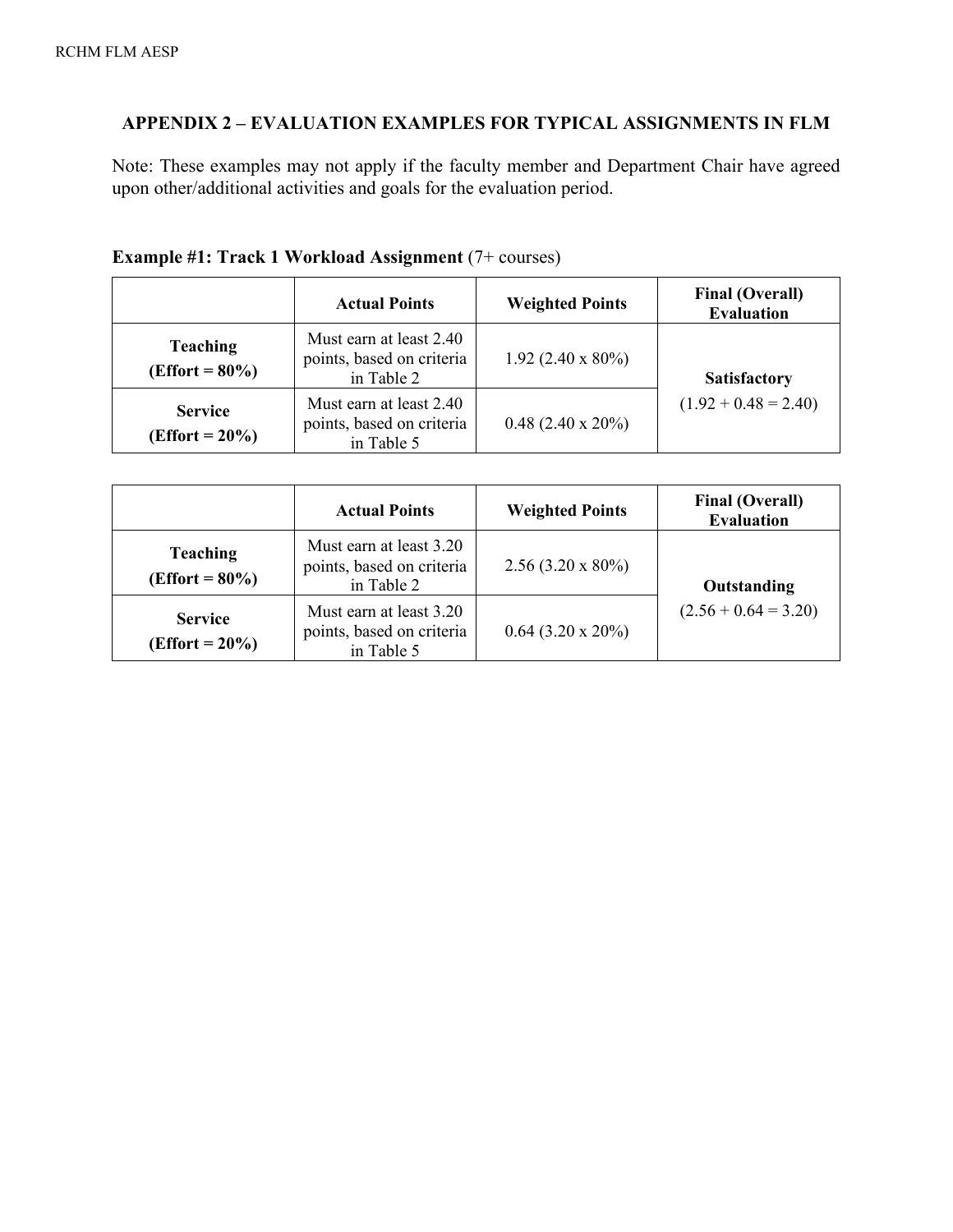|                                                                                  | <b>Actual Points</b>                                                                                                            | <b>Standardization</b>                         | <b>Weighted Points</b>    | <b>Final (Overall)</b><br><b>Evaluation</b>              |
|----------------------------------------------------------------------------------|---------------------------------------------------------------------------------------------------------------------------------|------------------------------------------------|---------------------------|----------------------------------------------------------|
| <b>Teaching</b><br>$(Effort = 60\%)$                                             | Must earn at least<br>2.40 points, based<br>on criteria in<br>Table 2                                                           | N/A                                            | 1.44 $(2.40 \times 60\%)$ |                                                          |
| Research<br>$(Effort = 30\%)$<br>(Expected<br><b>Research Output</b><br>$= 2.80$ | Must earn at least<br>0.70 points from<br>Section I and 1.68<br>points in total,<br>based on criteria<br>from Tables 3 and<br>4 | $1.68 / 2.80 = 60\%$<br>$60\% \times 4 = 2.40$ | $0.72$ (2.40 x 30%)       | <b>Satisfactory</b><br>$(1.44 + 0.72 +$<br>$0.24 = 2.40$ |
| <b>Service</b><br>(Effort = $10\%$ )                                             | Must earn at least<br>2.40 points, based<br>on criteria in<br>Table 5                                                           | N/A                                            | $0.24$ (2.40 x 10%)       |                                                          |

**Example #2: Track 2 Workload Assignment** (6 courses)

|                                                                                  | <b>Actual Points</b>                                                                                                              | <b>Standardization</b>                         | <b>Weighted Points</b>    | <b>Final (Overall)</b><br><b>Evaluation</b>      |
|----------------------------------------------------------------------------------|-----------------------------------------------------------------------------------------------------------------------------------|------------------------------------------------|---------------------------|--------------------------------------------------|
| <b>Teaching</b><br>$(Effort = 60\%)$                                             | Must earn at least<br>3.20 points, based<br>on criteria in<br>Table 2                                                             | N/A                                            | 1.92 $(1.92 \times 60\%)$ |                                                  |
| Research<br>$(Effort = 30\%)$<br>(Expected<br><b>Research Output</b><br>$= 2.80$ | Must earn at least<br>$0.70$ points from<br>Section I and 2.24<br>points in total,<br>based on criteria<br>from Tables 3 and<br>4 | $2.24 / 2.80 = 80\%$<br>$80\% \times 4 = 3.20$ | $0.96$ (3.20 x 30%)       | Outstanding<br>$(1.92 + 0.96 +$<br>$0.32 = 3.20$ |
| <b>Service</b><br>$(Effort = 10\%)$                                              | Must earn at least<br>3.20 points, based<br>on criteria in<br>Table 5                                                             | N/A                                            | $0.32$ (3.20 x 10%)       |                                                  |